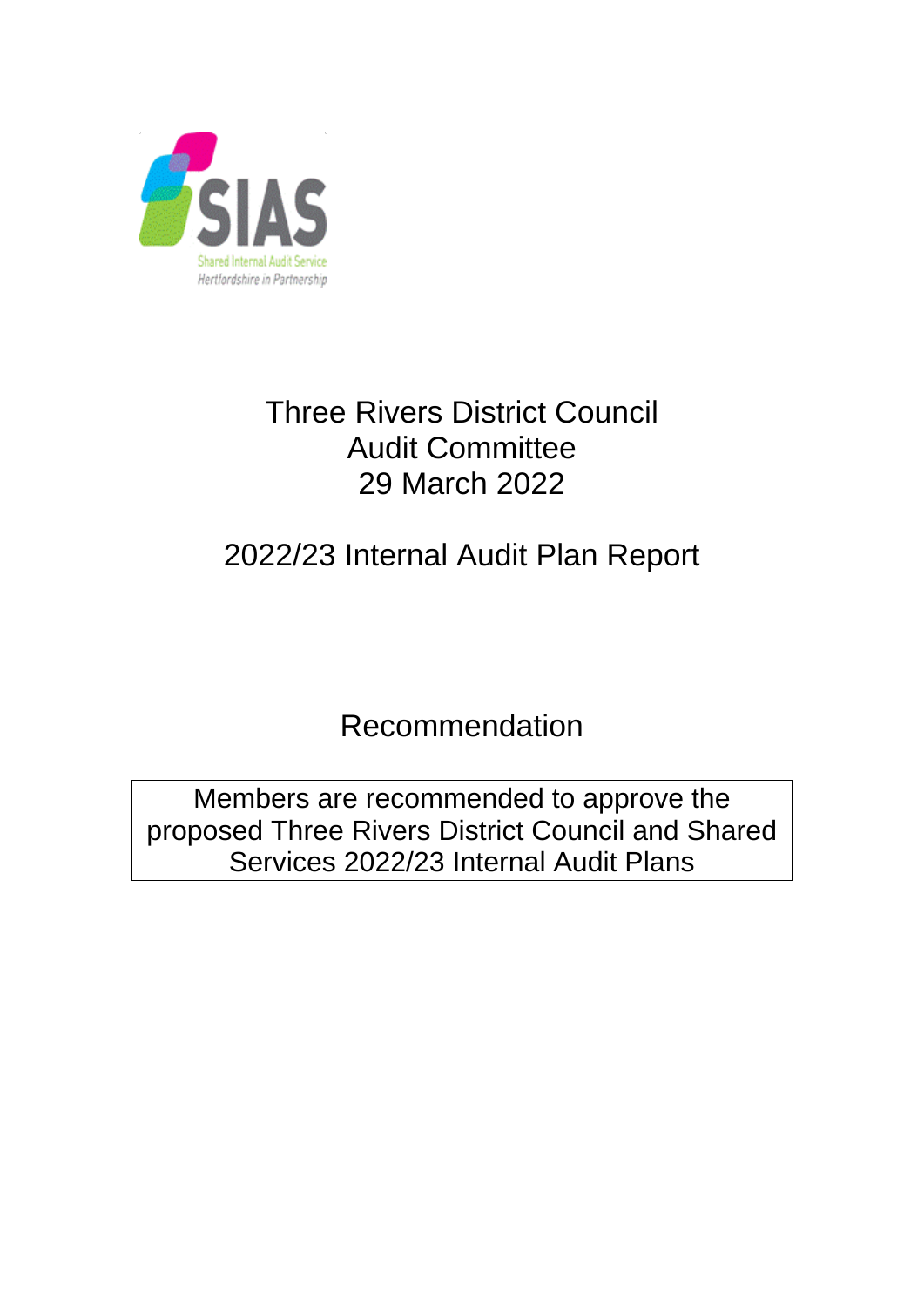## **Contents**

# 1. Introduction and Background

### 2. Audit Planning Process

- 
- 2.1 Planning Principles<br>2.2 Approach to Plannin Approach to Planning
- 2.4 Planning Context
- 2.6 Internal Audit Plan 2022/23

## 3. Performance Management

- 3.1 Update Reporting<br>3.2 Performance Indio
- Performance Indicators

Appendices

- A Draft Three Rivers District Council 2022/23 Internal Audit Plan
- B Draft Three Rivers District Council and Watford Borough Council Shared Services 2022/23 Internal Audit Plan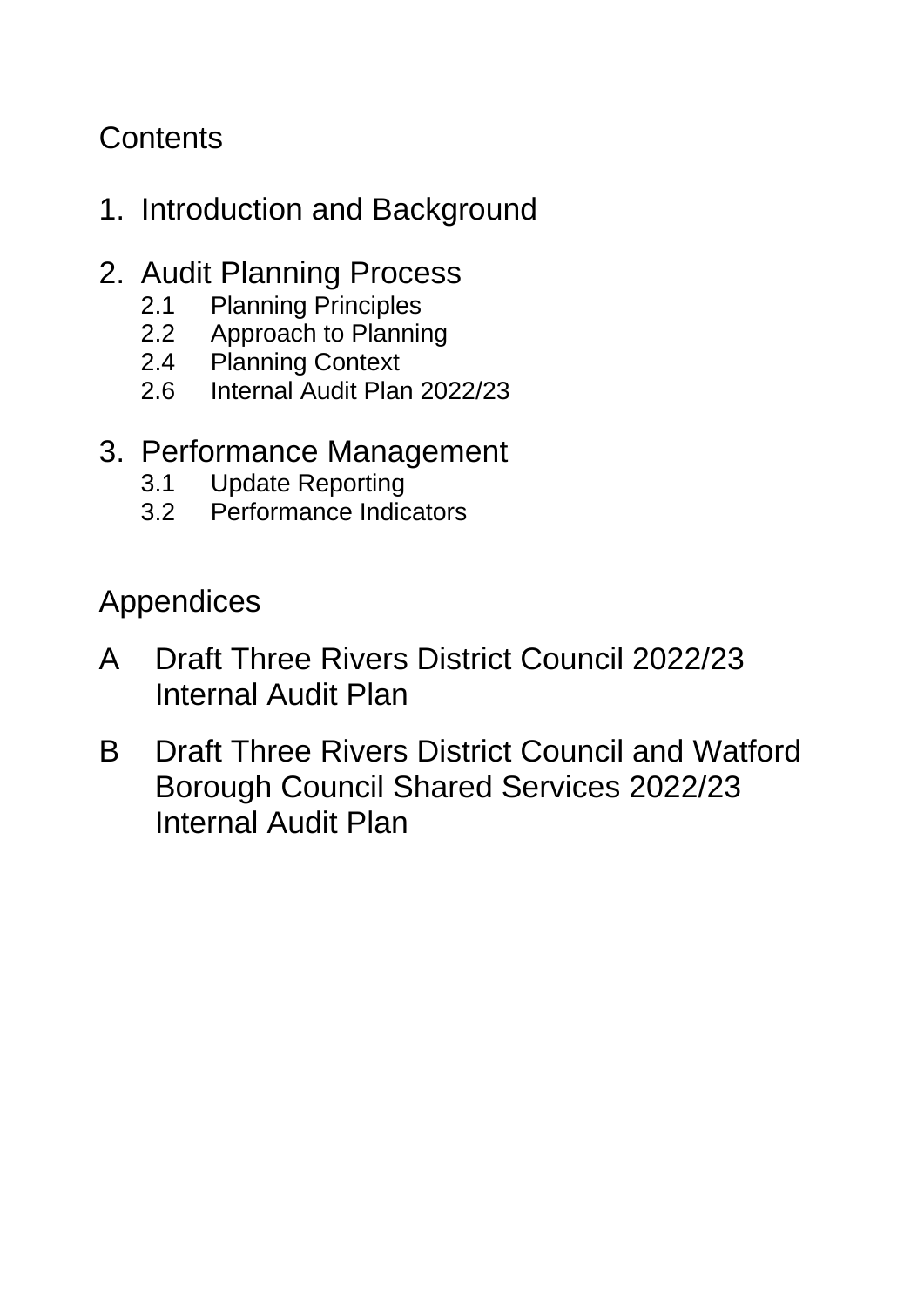### 1. Introduction and Background

- 1.1 Internal Audit is an independent and objective assurance and consulting activity designed to add value and improve the organisations operations. It helps an organisation accomplish its objectives by bringing a systematic, disciplined approach to evaluate and improve the effectiveness of risk management, control and governance processes. The role of internal audit is to provide independent assurance that an organisation's risk management, governance and internal control processes are operating effectively. (Chartered Institute of Internal Auditors – Internal audit definition and purpose)
- 1.2 The Council's Internal Audit Plan sets out the programme of internal audit work for the year ahead, and forms part of the Council's wider assurance framework. It supports the requirement to produce an audit opinion on the overall internal control environment of the Council, as well as a judgement on the robustness of risk management and governance arrangements, contained in the Head of Assurance annual report.
- 1.3 The Shared Internal Audit Service's (SIAS) Audit Charter which was presented to the July 2021 meeting of this Committee shows how the Council and SIAS work together to provide a modern and effective internal audit service. This approach complies with the requirements of the United Kingdom Public Sector Internal Audit Standards (PSIAS) which came into effect on 1 April 2013 (revised on 1 April 2017). An updated version of the SIAS Audit Charter will be brought to the first meeting of Audit Committee in the 2022 civic year for Member approval.
- 1.4 The PSIAS require that the audit plan incorporates or is linked to a strategic or high-level statement which:
	- Outlines how the service will be developed in accordance with the internal audit charter,
	- Details how the internal audit plan will be delivered,
	- Evidences how the service links to organisational objectives and priorities.
- 1.5 Section 2 of this report details how SIAS complies with this requirement.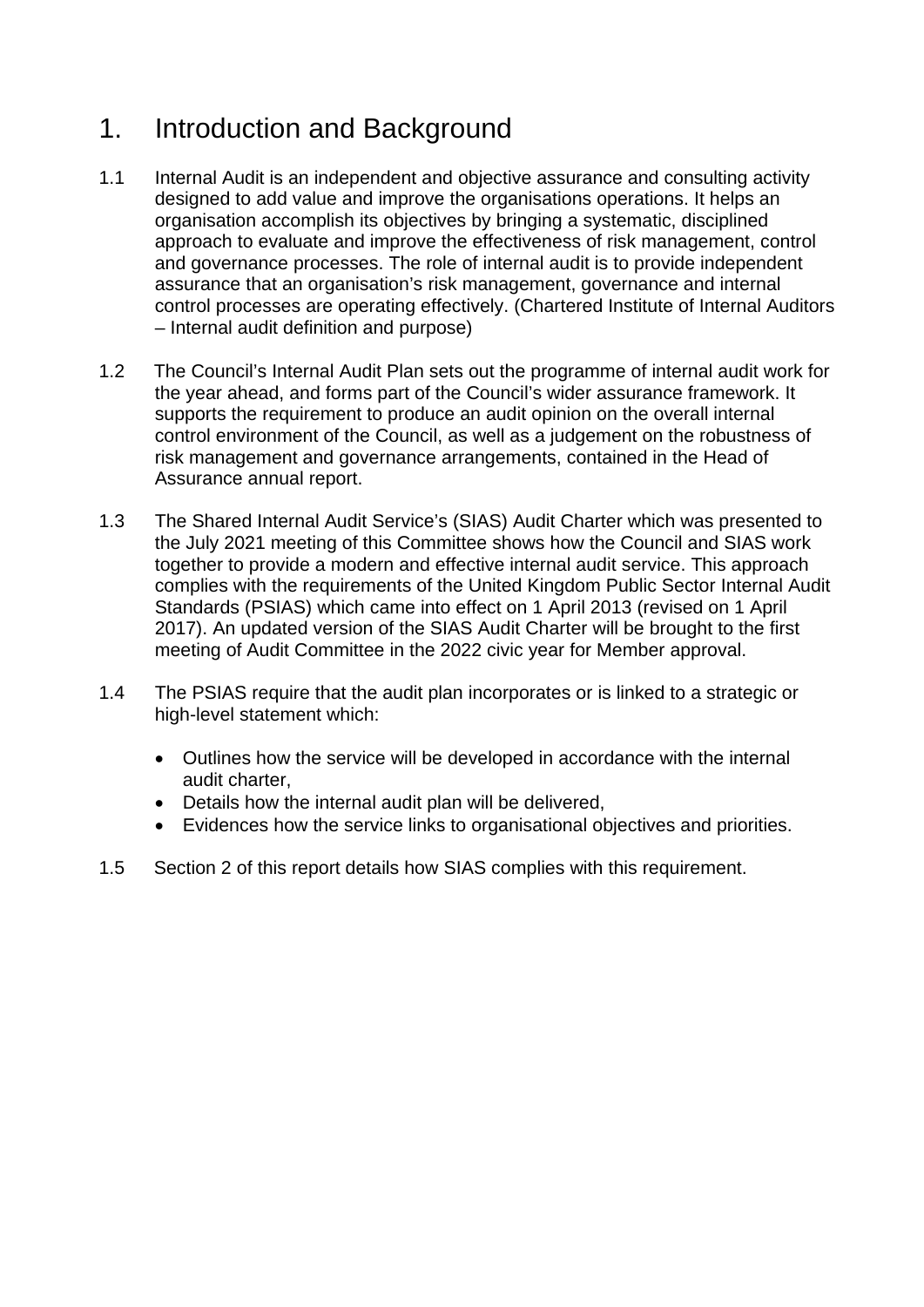### 2. Audit Planning Process

### Planning Principles

- 2.1 SIAS audit planning is underpinned by the following principles:
	- a) Focus of assurance effort on the Council's key issues, obligations, outcomes and objectives, critical business processes and projects and principal risks. This approach ensures coverage of both strategic and key operational issues.
	- b) Maintenance of an up-to-date awareness of the impact of the external and internal environment on the Council's control arrangements.
	- c) Use of a risk assessment methodology to determine priorities for audit coverage based, where possible, on management's view of risk.
	- d) Dialogue and consultation with key stakeholders to ensure an appropriate balance of assurance needs. This approach includes recognition that in a resource-constrained environment, all needs cannot be met.
	- e) Identification of responsibilities where services are delivered in partnership.
	- f) In-built flexibility to ensure that new risks and issues are accommodated as they emerge.
	- g) Capacity to deliver key commitments including governance work and to respond to management requests for assistance with investigations, consultancy and other forms of advice.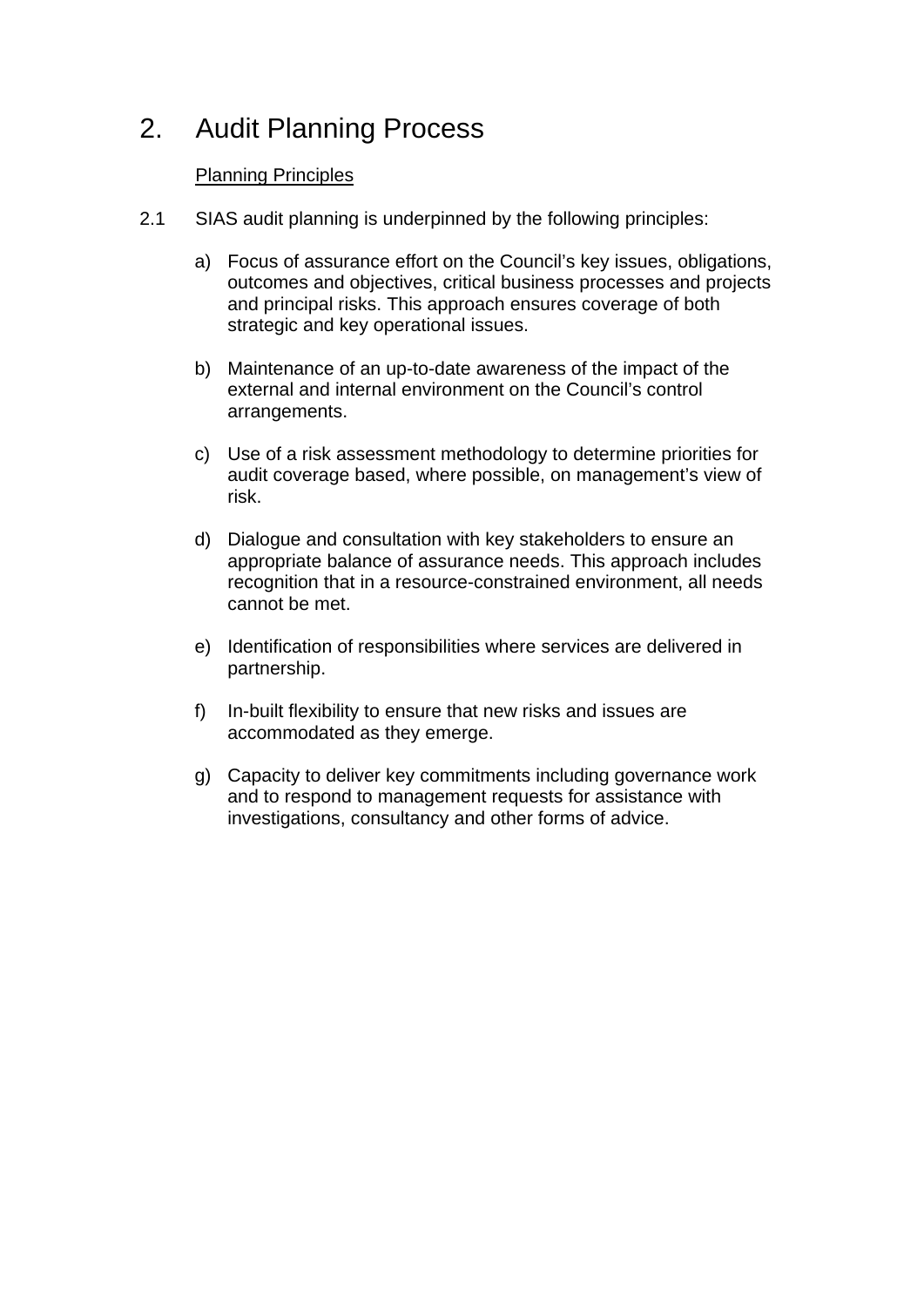#### Approach to Planning

2.2 In order to comply with the requirements of the PSIAS, SIAS applies a methodology at all its partners which contains the following elements:

| <b>Local and National</b><br><b>Horizon Scanning</b>              | a) Key committee reports at each client and identifies<br>emerging risks and issues.<br>b) The professional and national press, as well risks and<br>issues emerging at national level.                                                                            |
|-------------------------------------------------------------------|--------------------------------------------------------------------------------------------------------------------------------------------------------------------------------------------------------------------------------------------------------------------|
| <b>Consideration of Risk</b><br><b>Management</b><br>Arrangements | • Assesses the risk maturity of the Council.<br>•Determine the extent to which information contained<br>in the Council's risk registers informs the identification<br>of potential audit areas.                                                                    |
| Consideration of the<br>Council's objectives<br>and priorities    | . Confirms the current objectives and priorities of the<br>Council<br>•This information is used to confirm that identified<br>auditable areas will provide assurance on areas directly<br>linked to the achievement of the Council's objectives and<br>priorities. |

- 2.3 The approach to audit planning for 2022/23 has been characterised by:
	- a) Detailed discussions with senior managers and other key officers within the Council to confirm auditable areas and elicit high level detail of the scope of audits. This process incorporates the following four steps to assist in the later prioritisation of projects:

#### *Risk Assessment*

Senior Managers and SIAS agree the level of risk associated with an identified auditable area and prioritise this (high, medium and low).

#### *Other sources of Assurance*

Senior Managers are asked whether assurance in the auditable area is obtained from other assurance providers e.g. External Audit or the Health and Safety Executive. This approach ensures that provision of assurance is not duplicated.

#### *Significance*

Senior Managers assess how significant the auditable area is in terms of the achievement of corporate or service objectives and priorities.

#### *Timings*

Senior Managers identify when an audit should be undertaken to add most value.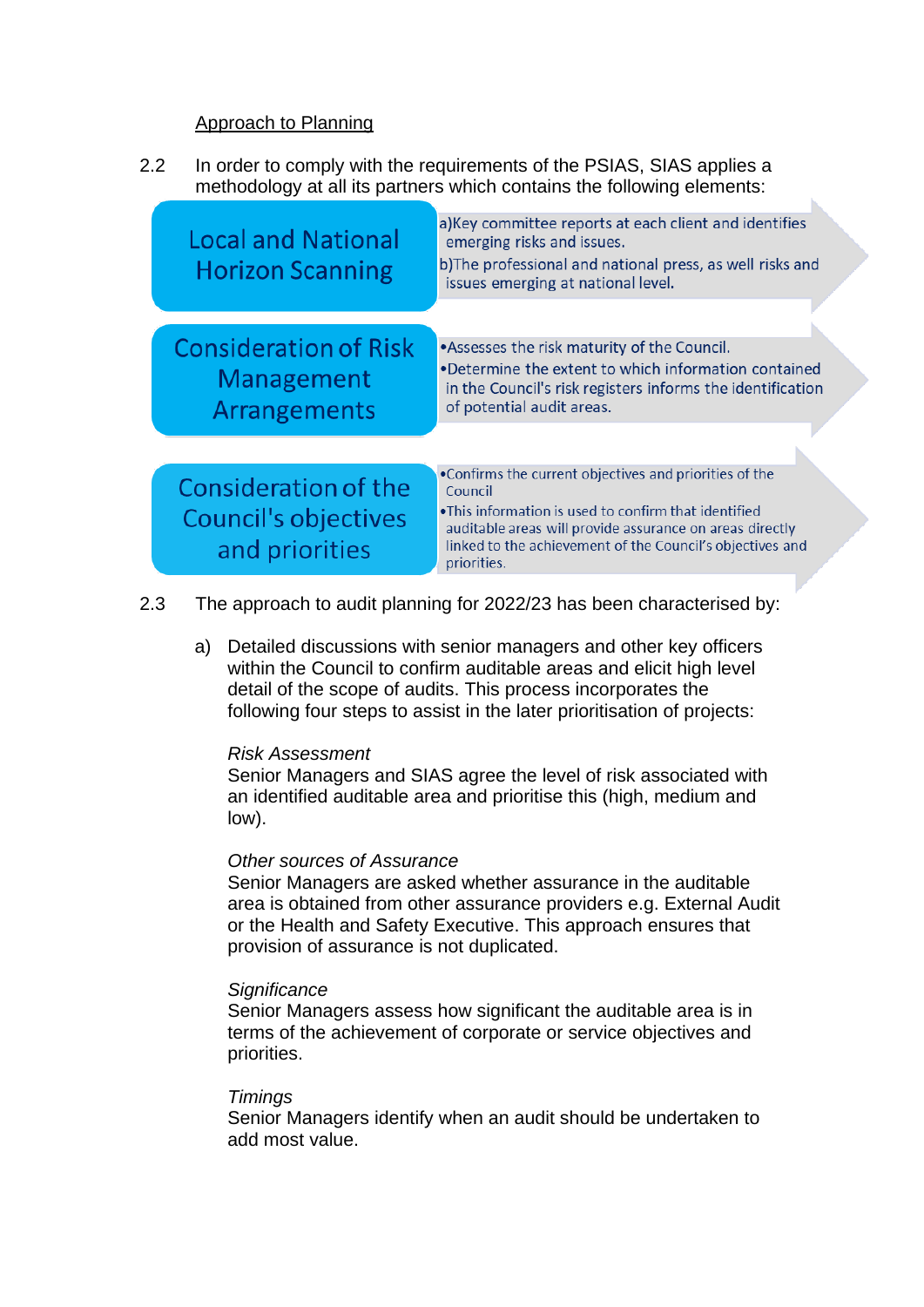- b) Proposed plans are based on the information obtained from the planning meetings. Details of audits that have not been included in the proposed draft plan as a result of resource limitations are reported to senior management and the audit committee.
- c) The proposed 2022/23 plans for all SIAS partner councils are then scrutinised and cross-partner audits highlighted.

This approach ensures that our work gives assurance on what is important, focussing on those areas of highest risk, and supports the Council in achieving its objectives.

#### The Planning Context

- 2.4 The context within which local authorities provide their services remains challenging:
	- The full impact of Covid-19 may not be known and will continue to have significant impact on the Council's operations in future years. Whilst the longer-term impacts of the pandemic remain speculative, the current challenges and risks relate to economic impacts, growth, public health and equality for local authorities.
	- From 1 January 2021, the UK entered into new trading arrangements with the EU ending 11 months of transition arrangements. The result of the changes to trading with EU based companies will have an impact on Council services with additional risks needing to be considered that include compliance with customs rules, continuity of supply / services and workforce pressures related to the right to work in the UK.
	- Latest forecasts show a cloudy outlook for the UK economy, reflecting increasing national and international uncertainties. Local authorities will need to be attuned to the impact, including the potential reduction in business rates and increasing unemployment, on their local economies and services and any direct investments of their own.
	- Demand continues to rise, driven by complex needs, an ageing population and challenges in the healthcare system. With reduced financial support, local authorities will have to continue to become more innovative and commercial.
	- Cyber security remains a consistent threat to organisations and there are a growing number of local authorities that have been subjected to successful attacks recently. Continued vigilance and awareness remain key to protecting the information assets of local authorities.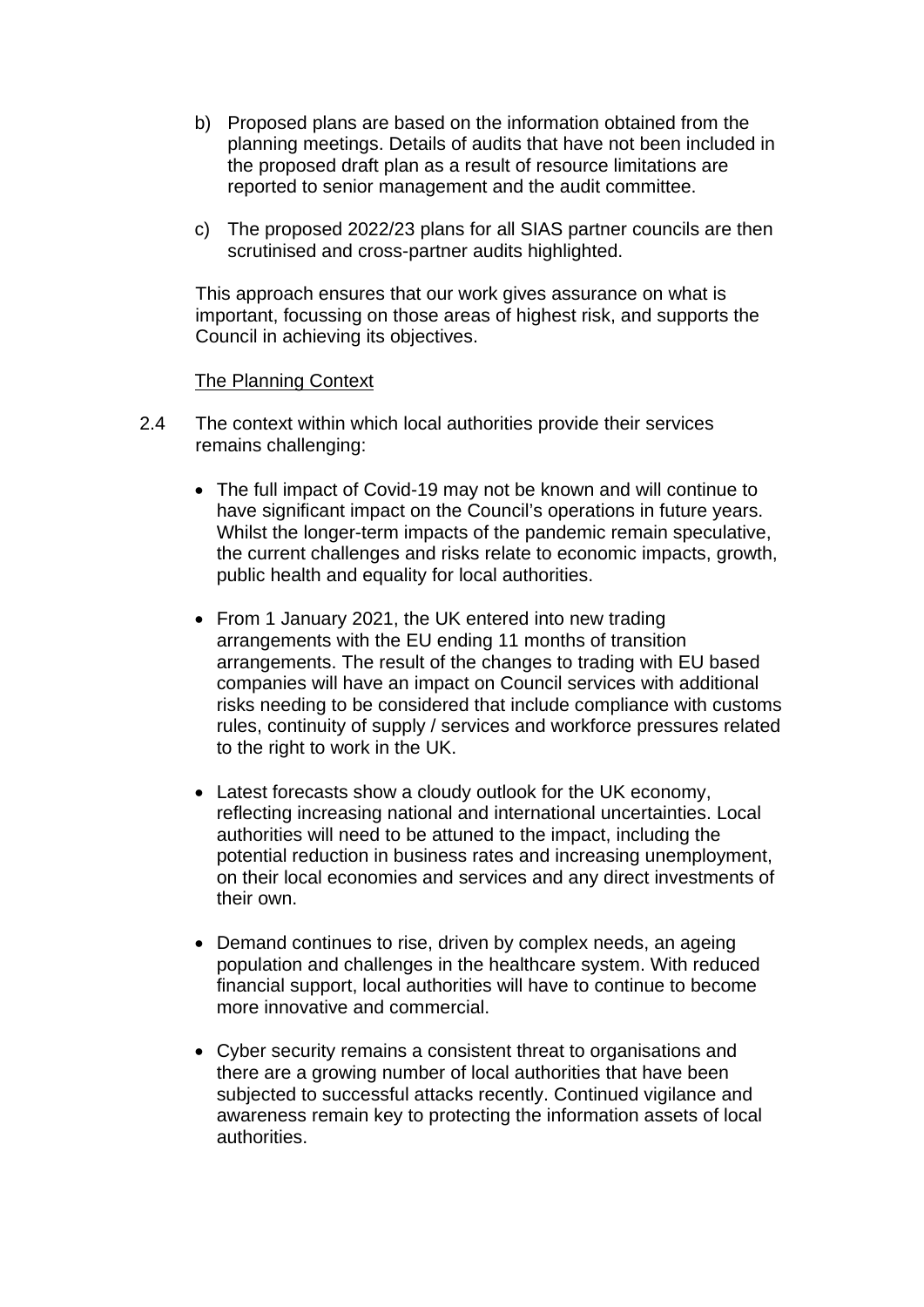- Digital transformation continues to offer opportunities along with significant risks. The innovative use of technology is helping to reduce costs, as well as be more efficient and transparent. However, factors such as security, privacy, ethical and regulatory compliance are a recognised concern.
- Major national programmes in areas like changes to the retention of business rates, public health and housing mean the overall financial environment remains relatively unstable.
- There have been high profile governance issues, conflicts of interest, probity and procurement, at both national and local levels creating a culture of mis-trust in all tiers of government.
- Local authorities are facing significant challenges in relation to talent management, both in terms of recruitment and retaining staff meaning ability to remain resilient and deliver high quality services may become a concern in short term.
- 2.5 The challenge of giving value in this context, means that Internal Audit needs to:
	- Meet its core responsibilities, which are to provide appropriate assurance to Members and senior management on the effectiveness of governance, risk management and control arrangements in delivering the achievement of Council objectives.
	- Identify and focus its effort on areas of significance and risk, assisting the organisation in managing change effectively, and ensuring that core controls remain effective.
	- Give assurance which covers the control environment in relation to new developments, using leading edge audit approaches such as use of technology to achieve 'whole population testing' and new insights over sampling or 'continuous assurance' where appropriate.
	- Retain flexibility in the audit plan and ensure the plan remains current and relevant as the financial year progresses.

#### Internal Audit Plan 2022/23

2.6 The draft 2022/23 audit plans are included at Appendix A and B and contain a high-level proposed outline scope for each audit. The total number of days purchased in 2022/23 remains at 362 days in total covering the Three Rivers District Council, Shared Services and Watford Borough Council audit plans, having reduced by 40 days in 2021/22. The table below shows the estimated allocation of the total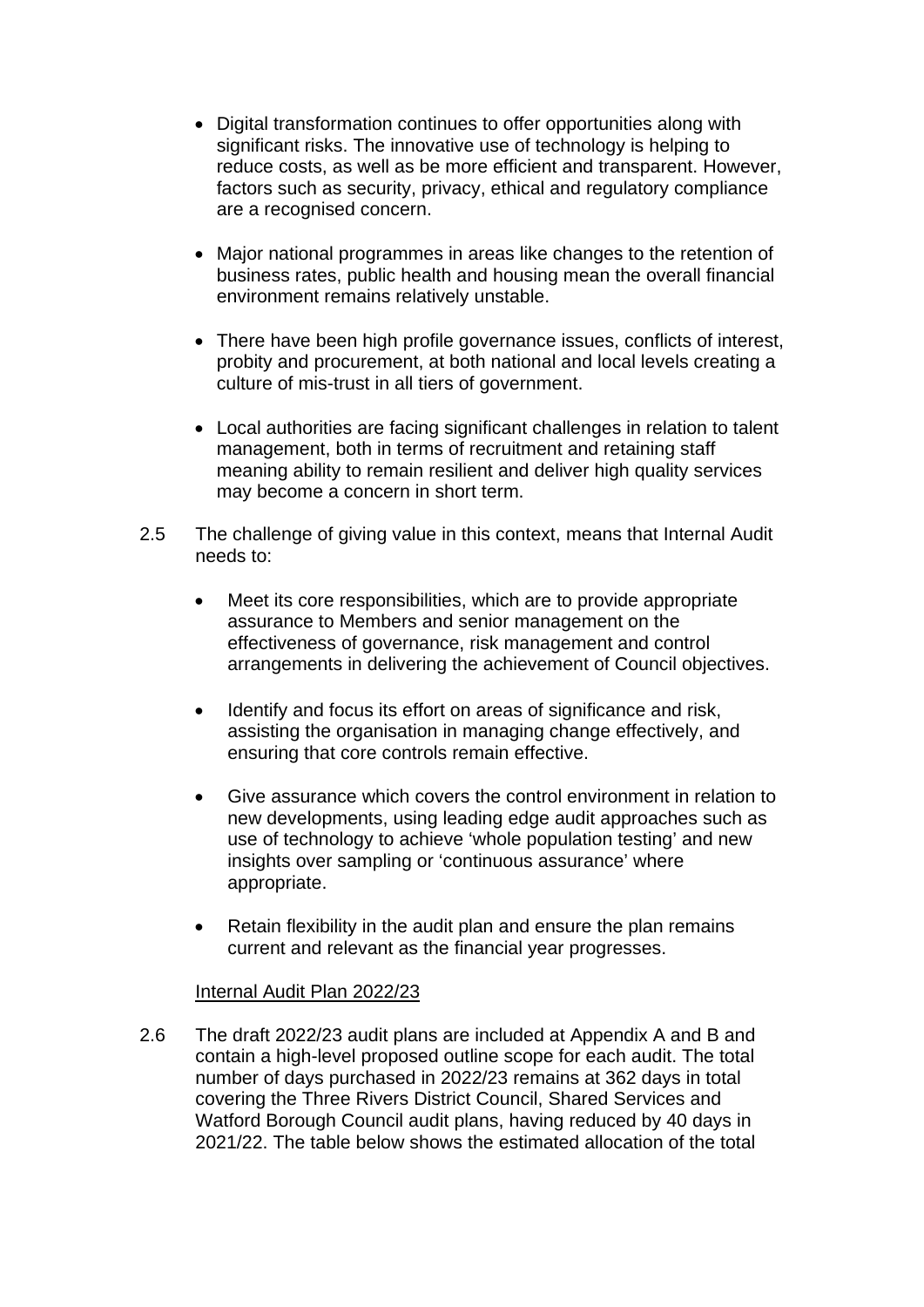annual number of purchased audit days for the year for the Three Rivers and Shared Services Plans.

|                                  | <b>TRDC</b> | <b>Shared</b><br><b>Services</b> | <b>Total</b> |
|----------------------------------|-------------|----------------------------------|--------------|
| <b>Key Financial Systems</b>     |             | 72                               | 72           |
| <b>Operational audits</b>        | 83          | O                                | 83           |
| Procurement / Contract           |             | 0                                | O            |
| Management                       |             |                                  |              |
| Shared Learning / Joint          | 4           | ∩                                | 4            |
| <b>Reviews</b>                   |             |                                  |              |
| <b>Risk &amp; Governance</b>     |             | O                                | $\Omega$     |
| <b>IT Audits</b>                 |             | 15                               | 15           |
| Contingency                      |             | $\mathbf{\Omega}$                | O            |
| <b>Recommendation Follow Ups</b> | 8           | O                                | 8            |
| Strategic Support*               | 30          |                                  | 30           |
| 2021/22 Projects Requiring       | 5           | 10                               | 15           |
| Completion                       |             |                                  |              |
| Total audit days 2022/23         | 130         | 97                               | 227          |

\* This covers supporting the Audit Committee, monitoring, client liaison and planning for 2023/24.

- 2.7 Members will note the inclusion of a provision for the completion of projects that relate to 2021/22. The structure of Internal Audit's programme of work is such that full completion of every aspect of the work in an annual plan is not always possible; especially given the high dependence on client officers during a period where there are competing draws on their time e.g. year end closure procedures.
- 2.8 The nature of assurance work is such that enough activity must have been completed in the financial year, for the Head of Assurance to give an overall opinion on the Authority's internal control environment. In general, the tasks associated with the total completion of the plan, which includes the finalisation of all reports and negotiation of the appropriate level of agreed mitigations, is not something that adversely affects delivery of the overall opinion. The impact of any outstanding work is monitored closely during the final quarter by SIAS in conjunction with the Section 151 Officer.

### 3. Performance Management

### Update Reporting

3.1 The work of Internal Audit is required to be reported to a Member Body so that Three Rivers District Council has an opportunity to review and monitor an essential component of corporate governance and gain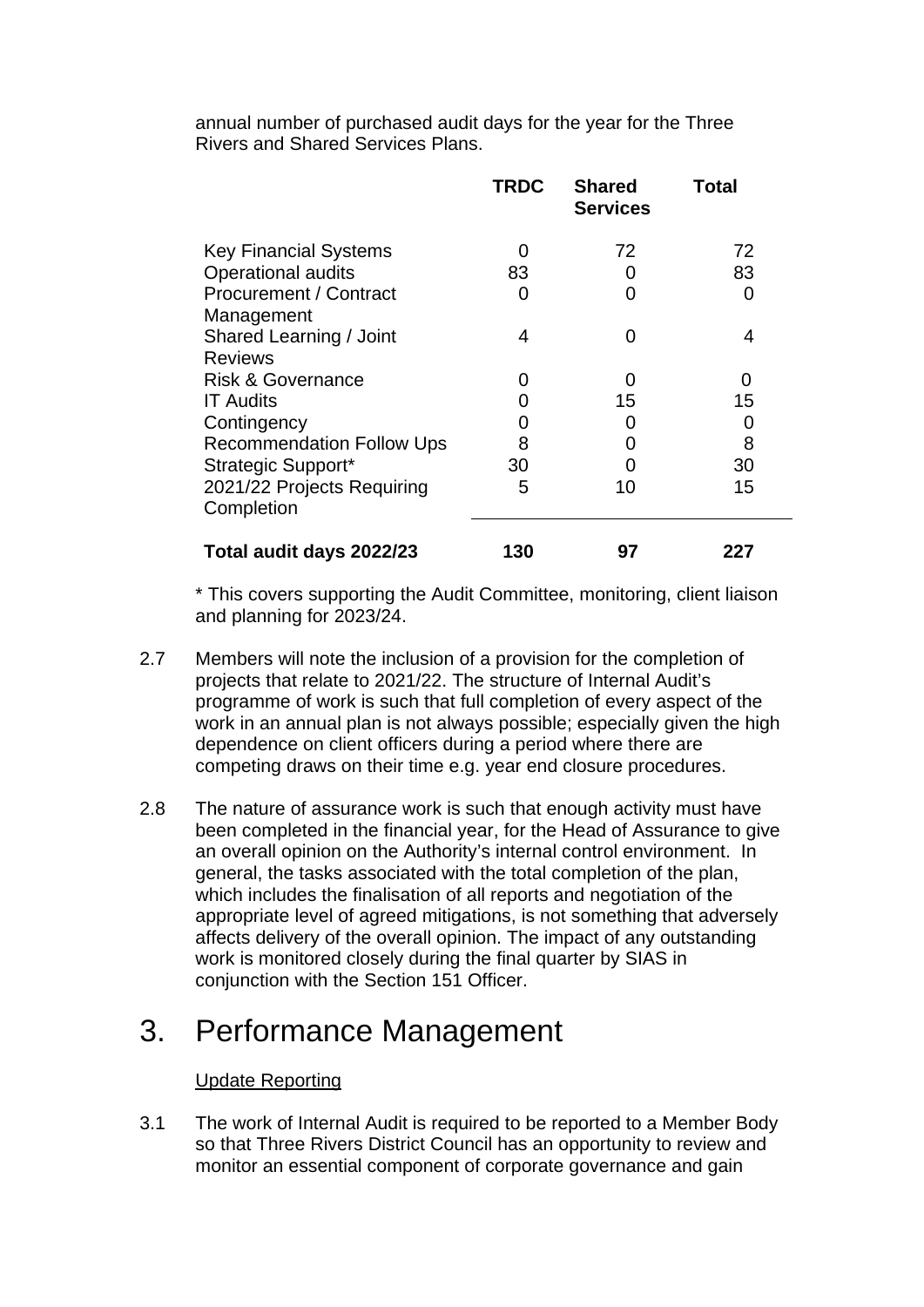assurance that its internal audit provision is fulfilling its statutory obligations. Progress against the agreed plan for 2022/23 and any proposed changes will be reported to this Committee four times in 2022/23 and the implementation status of agreed audit recommendations will be included in this reporting process.

#### Performance Indicators

3.2 Annual performance indicators are reviewed annually by the SIAS Board and details of the 2022/23 targets are shown below. Actual performance against target will be included in the update reports to this Committee.

| <b>Performance Indicator</b>                                                                                                                                             | <b>Performance</b><br><b>Target</b> | <b>Reporting</b><br><b>Frequency</b> |
|--------------------------------------------------------------------------------------------------------------------------------------------------------------------------|-------------------------------------|--------------------------------------|
| 1. Public Sector Internal Audit<br><b>Standards</b> – the service conforms<br>with the standards                                                                         | Yes                                 | Annually                             |
| 2.<br>Internal Audit Annual Plan Report<br>- approved by the March Audit<br>Committee or the first meeting of the<br>financial year should a March<br>committee not meet | Yes                                 | Annually                             |
| 3. Annual Internal Audit Plan<br><b>Delivery</b> $-$ the percentage of the<br>Annual Internal Audit Plan delivered                                                       | 95%                                 | Quarterly                            |
| 4. Project Delivery – the number of<br>projects delivered to draft report stage<br>against projects in the approved<br><b>Annual Internal Audit Plan</b>                 | 95%                                 | Quarterly                            |
| 5. Client Satisfaction* – percentage of<br>client satisfaction questionnaires<br>returned at 'satisfactory overall' level<br>(minimum of 39/65 overall)                  | TBC*                                | TBC*                                 |
| <b>Chief Audit Executive's Annual</b><br>6.<br><b>Assurance Opinion and Report -</b><br>presented at the first Audit Committee<br>meeting of the financial year          | Yes                                 | Annually                             |

\*The approach for obtaining client feedback is currently being reviewed, therefore this indicator will be added, if it remains relevant, upon completion of this exercise.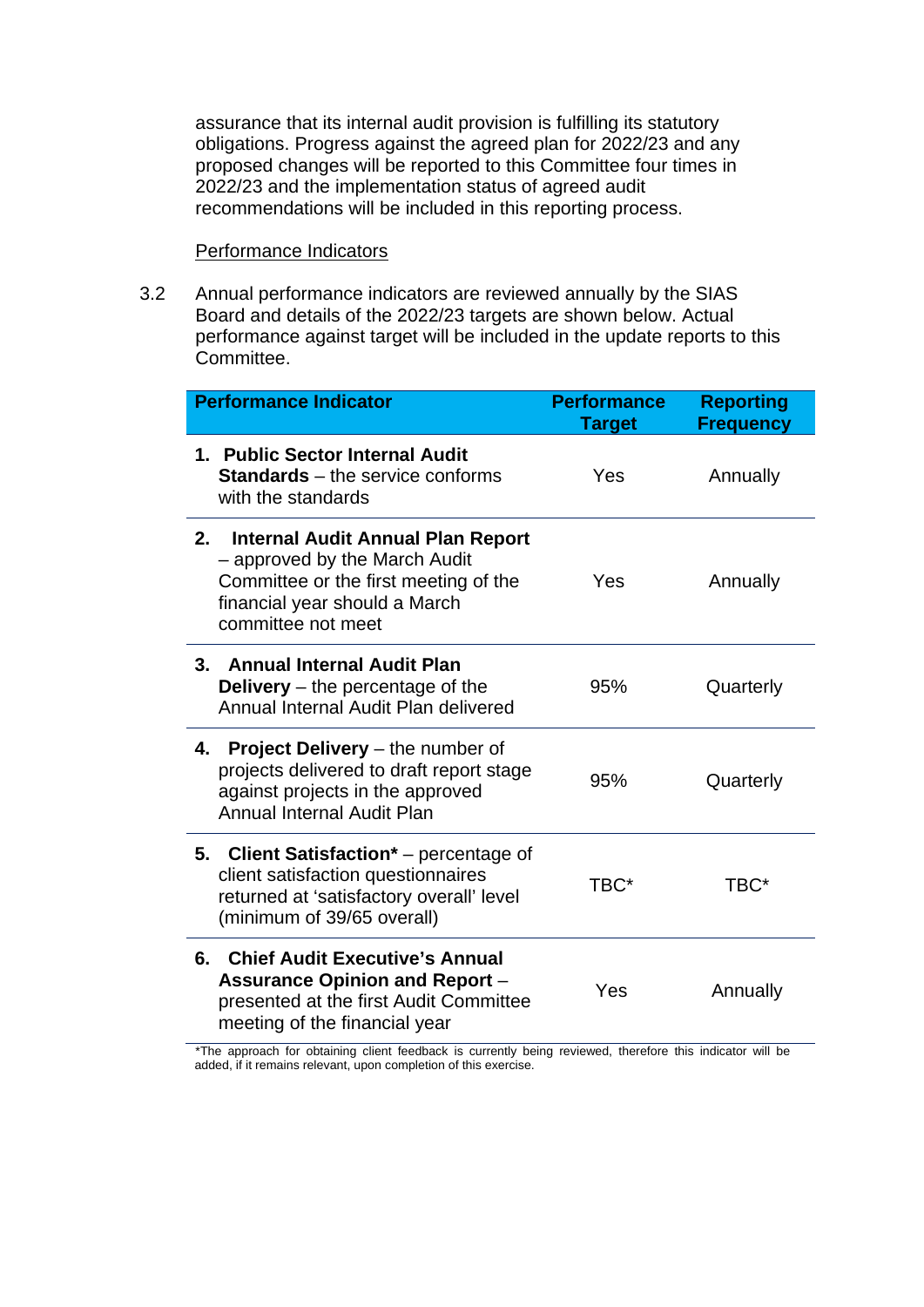Three Rivers District Council Audit Committee 29 March 2022

Three Rivers District Council 2022/23 Draft Internal Audit Plan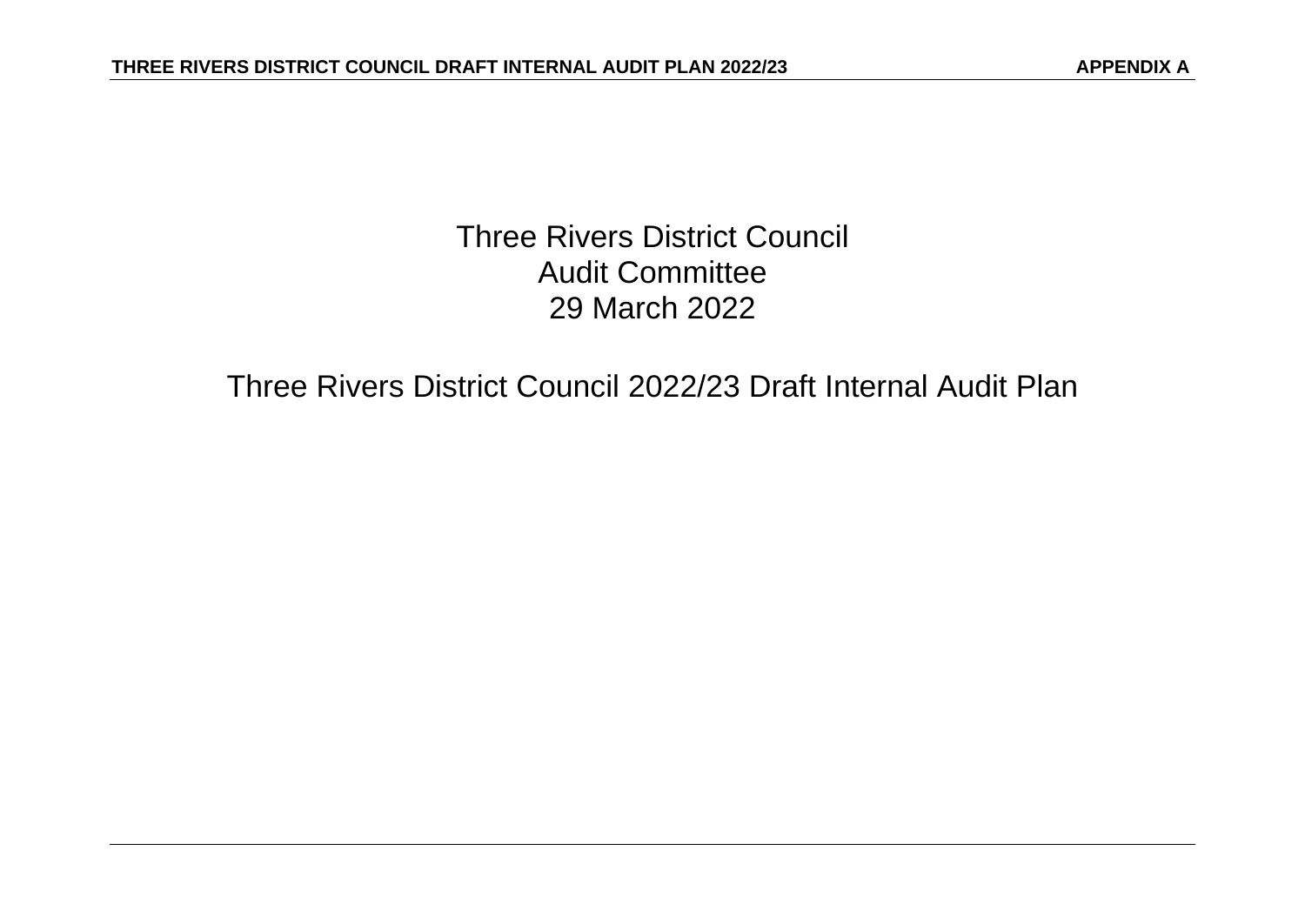| <b>Audit</b>                           | <b>Proposed Outline Scope / Reason for Inclusion</b>                                                                                                                                                      | <b>Proposed</b><br><b>Days</b> | <b>Target</b><br><b>Quarter</b> |
|----------------------------------------|-----------------------------------------------------------------------------------------------------------------------------------------------------------------------------------------------------------|--------------------------------|---------------------------------|
| <b>KEY FINANCIAL SYSTEMS</b>           |                                                                                                                                                                                                           |                                |                                 |
|                                        | See Shared Services Audit Plan                                                                                                                                                                            |                                |                                 |
| <b>OPERATIONAL AUDITS</b>              |                                                                                                                                                                                                           |                                |                                 |
| <b>Property Services</b>               | Time allocated for a review of the new Asset Management system and subject to the<br>rollout programme, other areas such as lease and rent administration. Coverage to<br>be determined through the year. | 15                             | <b>TBC</b>                      |
| <b>Business Continuity</b><br>Planning | Review of lessons learned.                                                                                                                                                                                | 8                              | Q <sub>2</sub>                  |
| Development<br>Management Pre-<br>Apps | Review of fee collection and administration of pre-applications received.                                                                                                                                 | 8                              | Q2                              |
| <b>Street Naming and</b><br>Numbering  | Review of policy and systems for street naming and numbering.                                                                                                                                             | 8                              | Q <sub>3</sub>                  |
| <b>Trees</b>                           | Review of assessment of risks associated with the tree surveying process and                                                                                                                              | 10                             | Q4                              |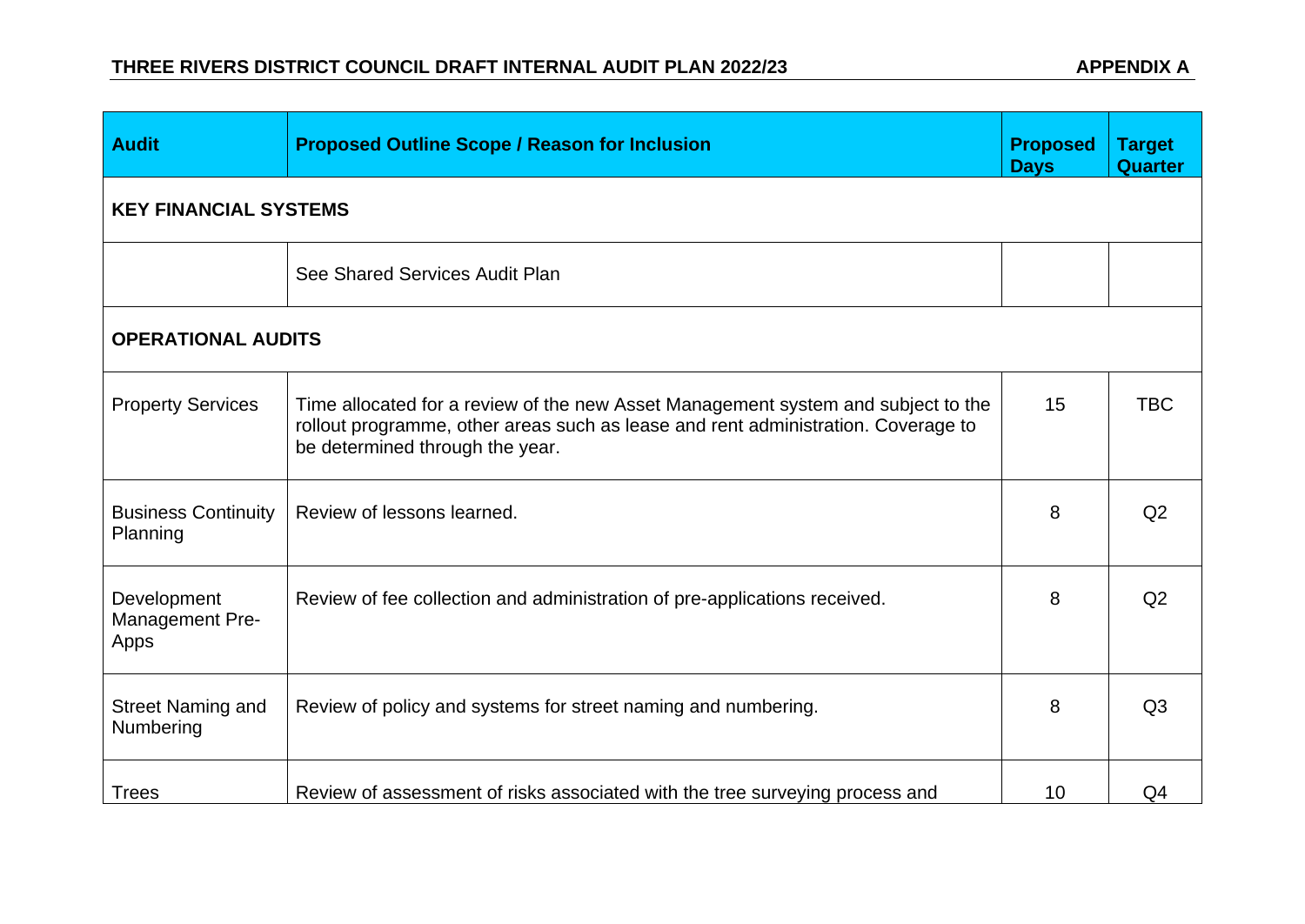| <b>Audit</b>                                                 | <b>Proposed Outline Scope / Reason for Inclusion</b>                                                                                                     | <b>Proposed</b><br><b>Days</b> | <b>Target</b><br><b>Quarter</b> |
|--------------------------------------------------------------|----------------------------------------------------------------------------------------------------------------------------------------------------------|--------------------------------|---------------------------------|
|                                                              | subsequent prioritisation of works.                                                                                                                      |                                |                                 |
| <b>Housing Allocations</b>                                   | Review of application of the new housing allocation scheme and selection criteria for<br>nominations to the housing register.                            | 10                             | Q <sub>1</sub>                  |
| <b>Housing Condition</b><br>Surveys and HMO's                | Review of the inspection and assessment processes for housing condition surveys,<br>including monitoring and licensing of Houses in Multiple Occupation. | 8                              | Q2                              |
| <b>CIL Spend</b>                                             | Review to provide assurance over the spend proposals for contributions received,<br>including allocation, monitoring and reporting.                      | 8                              | Q <sub>4</sub>                  |
| <b>Arts Council Culture</b><br><b>Recovery Fund</b><br>Grant | To provide sign-off of the grant spend through the validation of transactions included<br>in the return.                                                 | 6                              | Q <sub>1</sub>                  |
| <b>DFG Capital Grant</b><br>Certification                    | To provide sign-off of the annual Disabled Facilities Grant declaration through the<br>validation of transactions included in the return.                | $\overline{2}$                 | Q <sub>2</sub>                  |
| <b>PROCUREMENT / CONTRACT MANAGEMENT</b>                     |                                                                                                                                                          |                                |                                 |
|                                                              | No audits identified for 2022/23.                                                                                                                        | $\Omega$                       |                                 |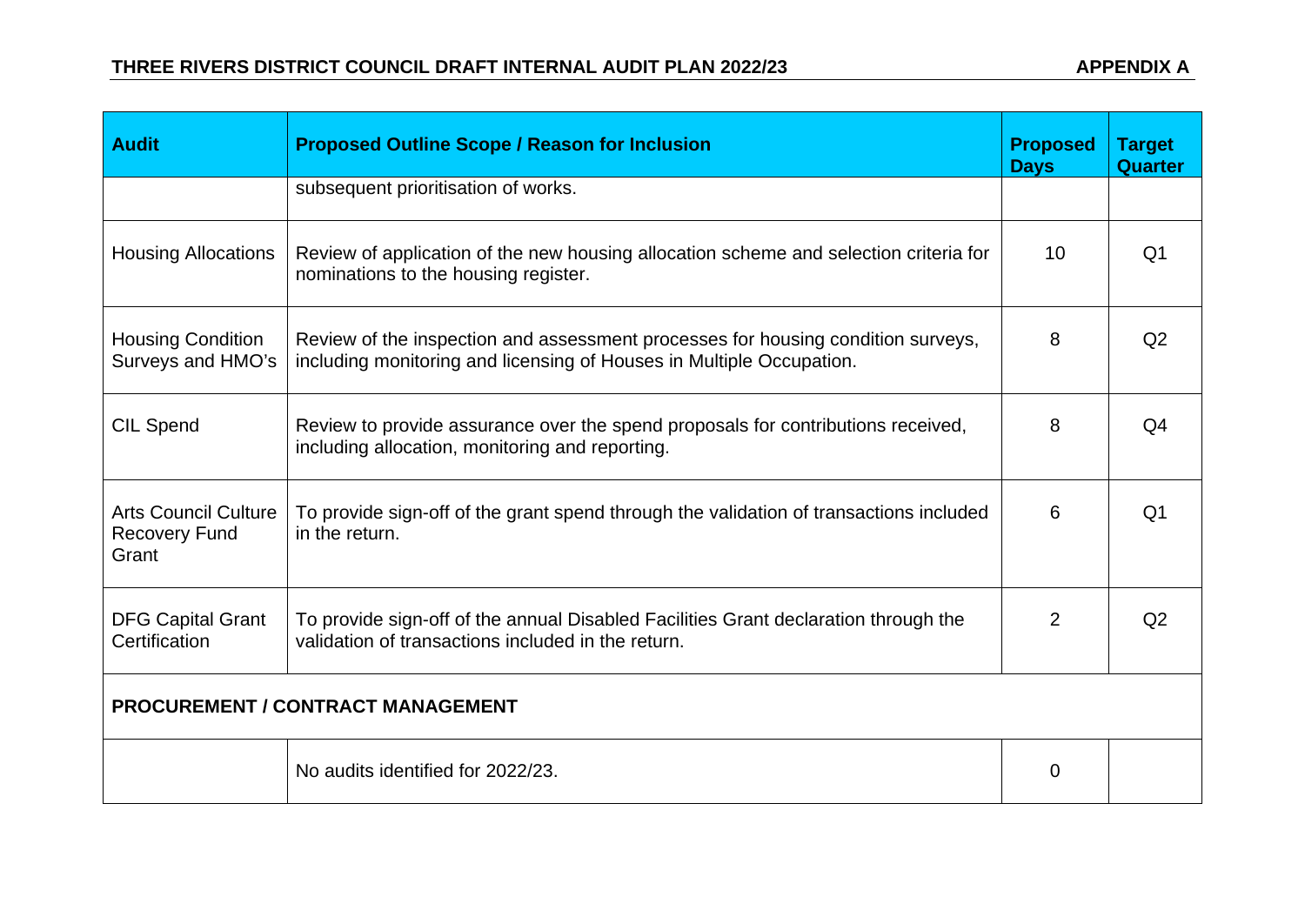| <b>Audit</b>                              | <b>Proposed Outline Scope / Reason for Inclusion</b>                                                                                                  | <b>Proposed</b><br><b>Days</b> | <b>Target</b><br><b>Quarter</b> |  |  |
|-------------------------------------------|-------------------------------------------------------------------------------------------------------------------------------------------------------|--------------------------------|---------------------------------|--|--|
|                                           | <b>RISK MANAGEMENT AND GOVERNANCE</b>                                                                                                                 |                                |                                 |  |  |
|                                           | No audits identified for 2022/23.                                                                                                                     | $\mathbf 0$                    |                                 |  |  |
| <b>SHARED LEARNING / JOINT REVIEWS</b>    |                                                                                                                                                       |                                |                                 |  |  |
| Shared Learning /<br><b>Joint Reviews</b> | Shared Learning publications providing opportunities for shared learning across the<br>partnership and Joint Reviews as determined by the SIAS Board. | $\overline{4}$                 | Through<br>the year             |  |  |
| <b>IT AUDITS</b>                          |                                                                                                                                                       |                                |                                 |  |  |
|                                           | See Shared Services Audit Plan.                                                                                                                       |                                |                                 |  |  |
| <b>CONTINGENCY</b>                        |                                                                                                                                                       |                                |                                 |  |  |
|                                           | See Shared Services Audit Plan.                                                                                                                       |                                |                                 |  |  |
| <b>FOLLOW-UP OF AUDIT RECOMMENDATIONS</b> |                                                                                                                                                       |                                |                                 |  |  |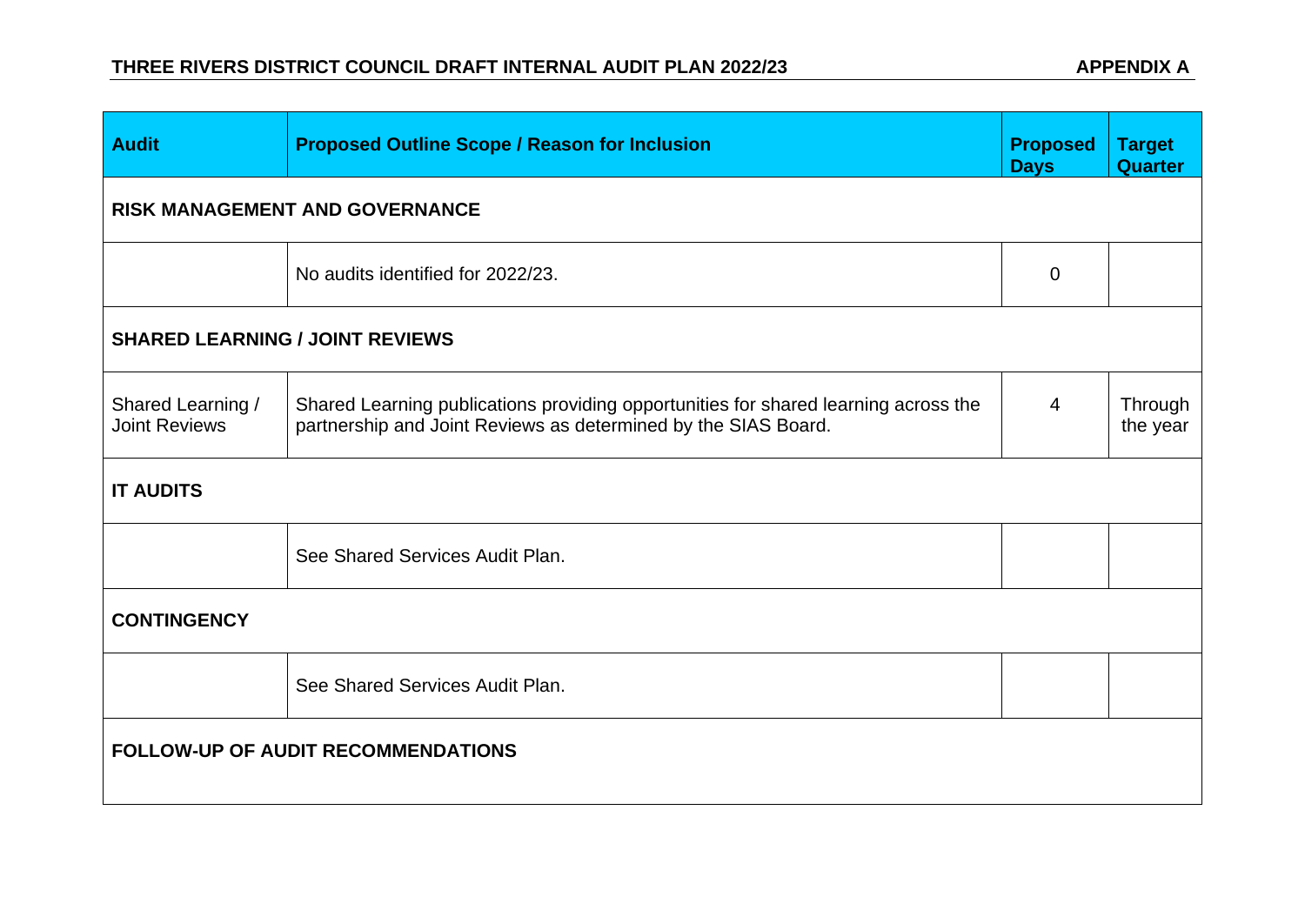| <b>Audit</b>                                                | <b>Proposed Outline Scope / Reason for Inclusion</b>                                                                                                              | <b>Proposed</b><br><b>Days</b> | <b>Target</b><br><b>Quarter</b> |
|-------------------------------------------------------------|-------------------------------------------------------------------------------------------------------------------------------------------------------------------|--------------------------------|---------------------------------|
| Follow-up of audit<br>recommendations                       | Obtaining quarterly updates on the status of internal audit recommendations from<br>action owners and reporting outcomes to Audit Committee.                      | 8                              | Quarterly                       |
| <b>STRATEGIC SUPPORT</b>                                    |                                                                                                                                                                   |                                |                                 |
| <b>Head of Assurance</b><br><b>Audit Opinion</b><br>2021/22 | To prepare and agree the Head of Assurance Audit Opinion for 2021/22.                                                                                             | 3                              | Q <sub>1</sub>                  |
| <b>Audit Committee</b>                                      | Preparation and agreement of Audit Committee reports and presentation of reports<br>at Audit Committee. Provide Committee Member training if requested.           | 9                              | Through<br>the year             |
| Monitoring and<br><b>Client Meetings</b>                    | Plan delivery, preparation of billing information, work allocation and scheduling,<br>meetings with the Council's Audit Champion, attendance at Governance Group. | 7                              | Through<br>the year             |
| 2023/24 Audit<br>Planning                                   | Preparation and agreement of the 2023/24 Audit Plans for Three Rivers District<br><b>Council and Shared Services.</b>                                             | 5                              | Q <sub>4</sub>                  |
| <b>SIAS Development</b>                                     | To reflect the Council's contribution to developing the partnership.                                                                                              | 3                              | Q <sub>1</sub>                  |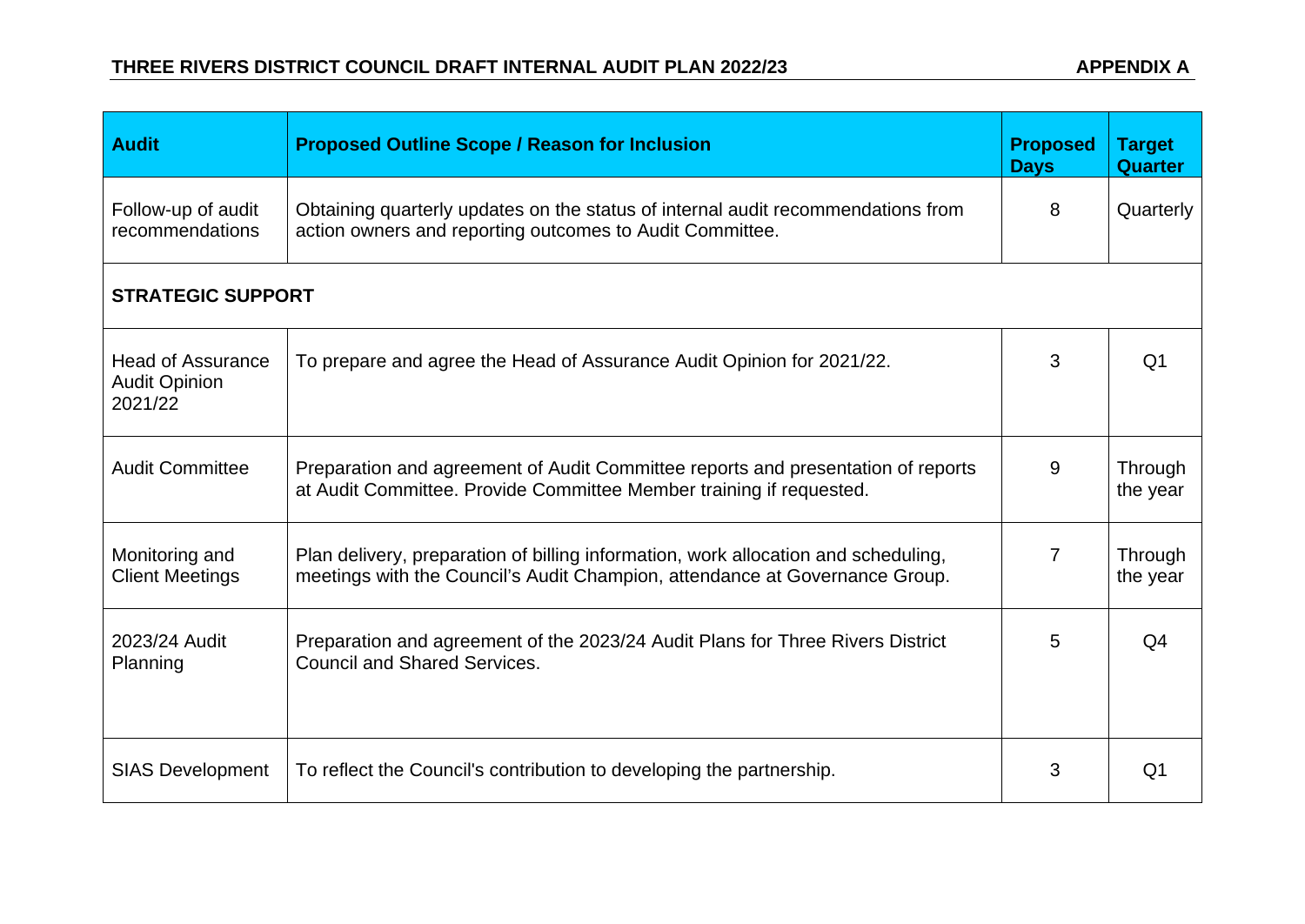| <b>Audit</b>                          | <b>Proposed Outline Scope / Reason for Inclusion</b>                                                                      | <b>Proposed</b><br><b>Days</b> | <b>Target</b><br><b>Quarter</b> |
|---------------------------------------|---------------------------------------------------------------------------------------------------------------------------|--------------------------------|---------------------------------|
| <b>Annual Governance</b><br>Statement | To assist the Council in the preparation of the 2021/22 Annual Governance<br>Statement.                                   | 3                              | Q1                              |
| 2021/22 PROJECTS REQUIRING COMPLETION |                                                                                                                           |                                |                                 |
| 2021/22 Projects to<br>be completed   | Additional time, if required for the completion of 2021/22 audit work carried forward<br>into the 2022/23 financial year. | 5                              | Q1                              |
| <b>TOTAL AUDIT PLAN DAYS</b>          |                                                                                                                           | 130                            |                                 |

| <b>2022/23 RESERVE LIST</b><br>(Scope to be determined in the event that the audit is transferred to the main plan) |                           |  |  |
|---------------------------------------------------------------------------------------------------------------------|---------------------------|--|--|
|                                                                                                                     | <b>Watersmeet Theatre</b> |  |  |
|                                                                                                                     | Ways of Working           |  |  |
|                                                                                                                     | <b>Land Charges</b>       |  |  |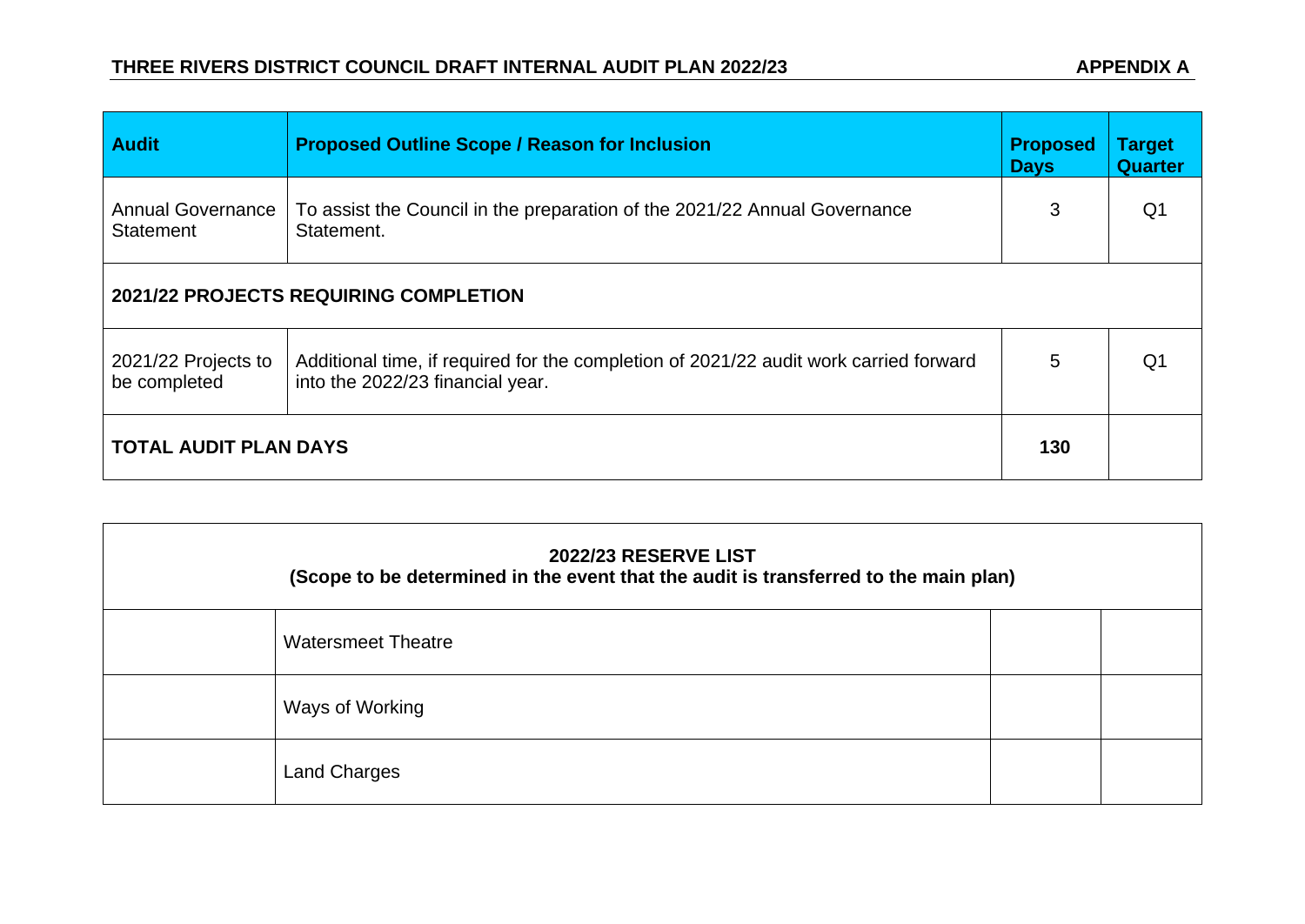Three Rivers District Council Audit Committee 29 March 2022

Three Rivers District Council and Watford Borough Council Shared Services 2022/23 Draft Internal Audit Plan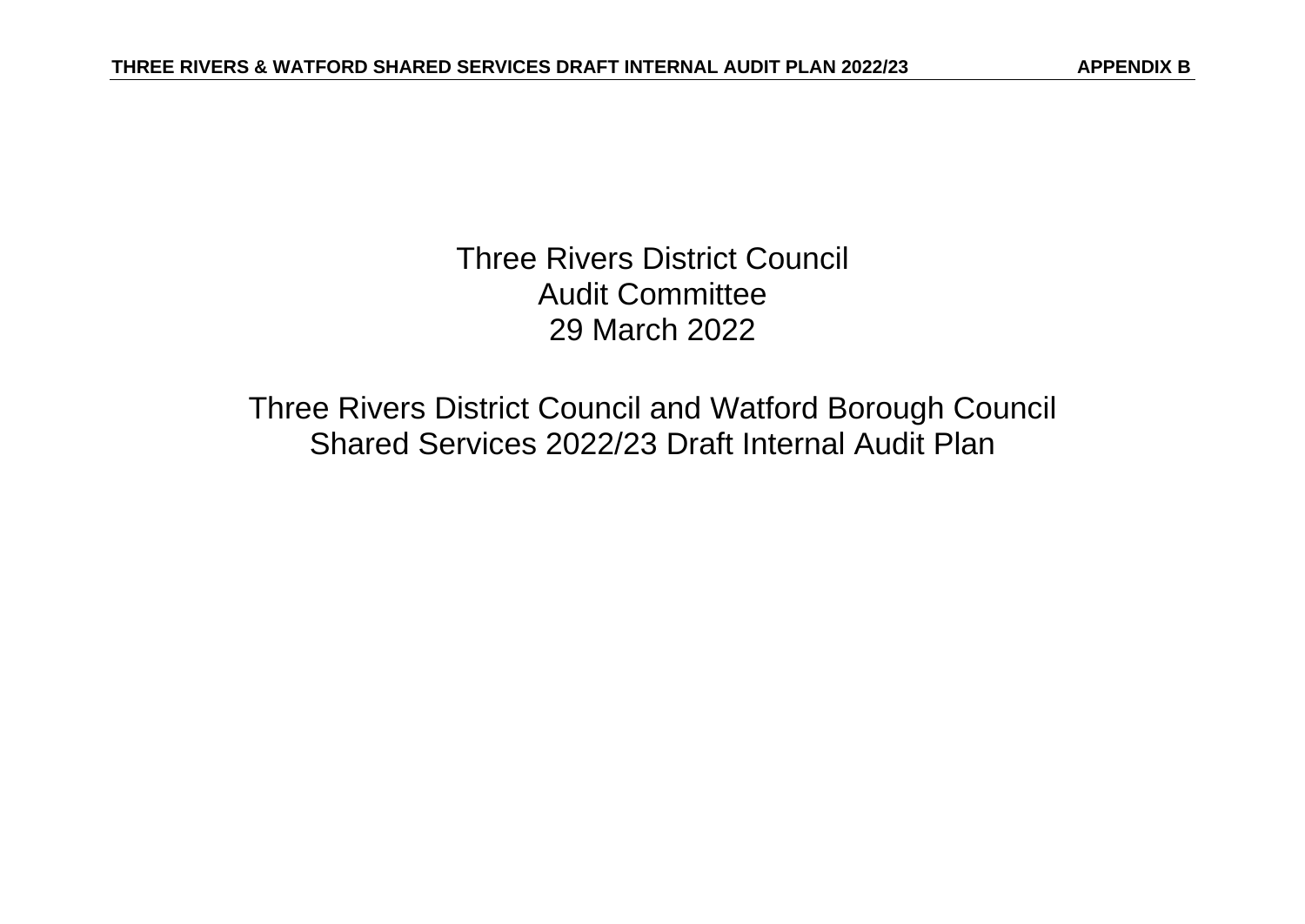| <b>Audit</b>                  | <b>Proposed Outline Scope / Reason for Inclusion</b>                                                                                                                                                                                                                                                                                                                                               | <b>Proposed</b><br><b>Days</b> | <b>Estimated</b><br><b>Target</b><br><b>Quarter</b> |  |
|-------------------------------|----------------------------------------------------------------------------------------------------------------------------------------------------------------------------------------------------------------------------------------------------------------------------------------------------------------------------------------------------------------------------------------------------|--------------------------------|-----------------------------------------------------|--|
| <b>KEY FINANCIAL SYSTEMS</b>  |                                                                                                                                                                                                                                                                                                                                                                                                    |                                |                                                     |  |
| Revenues &<br><b>Benefits</b> | Review of the Council Tax, NDR, Housing Benefit and Sundry Debtors systems to<br>confirm that controls are adequate and effective. Scope to be agreed with management<br>at the time and may involve a detailed review of a restricted number of areas to provide<br>additional assurance over those aspects of these systems. Testing will cover the<br>2022/23 financial year for both Councils. | 30                             | Q <sub>3/4</sub>                                    |  |
| Finance                       | Review of Finance systems to confirm that controls are adequate and operating<br>effectively. Scope to be agreed with management at the time and testing will cover the<br>2022/23 financial year for both Councils.                                                                                                                                                                               | 30                             | Q <sub>3/4</sub>                                    |  |
| Payroll                       | Review of the Payroll system to confirm that controls are adequate and effective.<br>Testing will cover 2022/23 and include starters and leavers, additional payments,<br>statutory deductions and payroll period end checks.                                                                                                                                                                      | 12                             | Q <sub>3</sub>                                      |  |
| <b>OPERATIONAL AUDITS</b>     |                                                                                                                                                                                                                                                                                                                                                                                                    |                                |                                                     |  |
|                               | No audits identified for 2022/23.                                                                                                                                                                                                                                                                                                                                                                  |                                |                                                     |  |